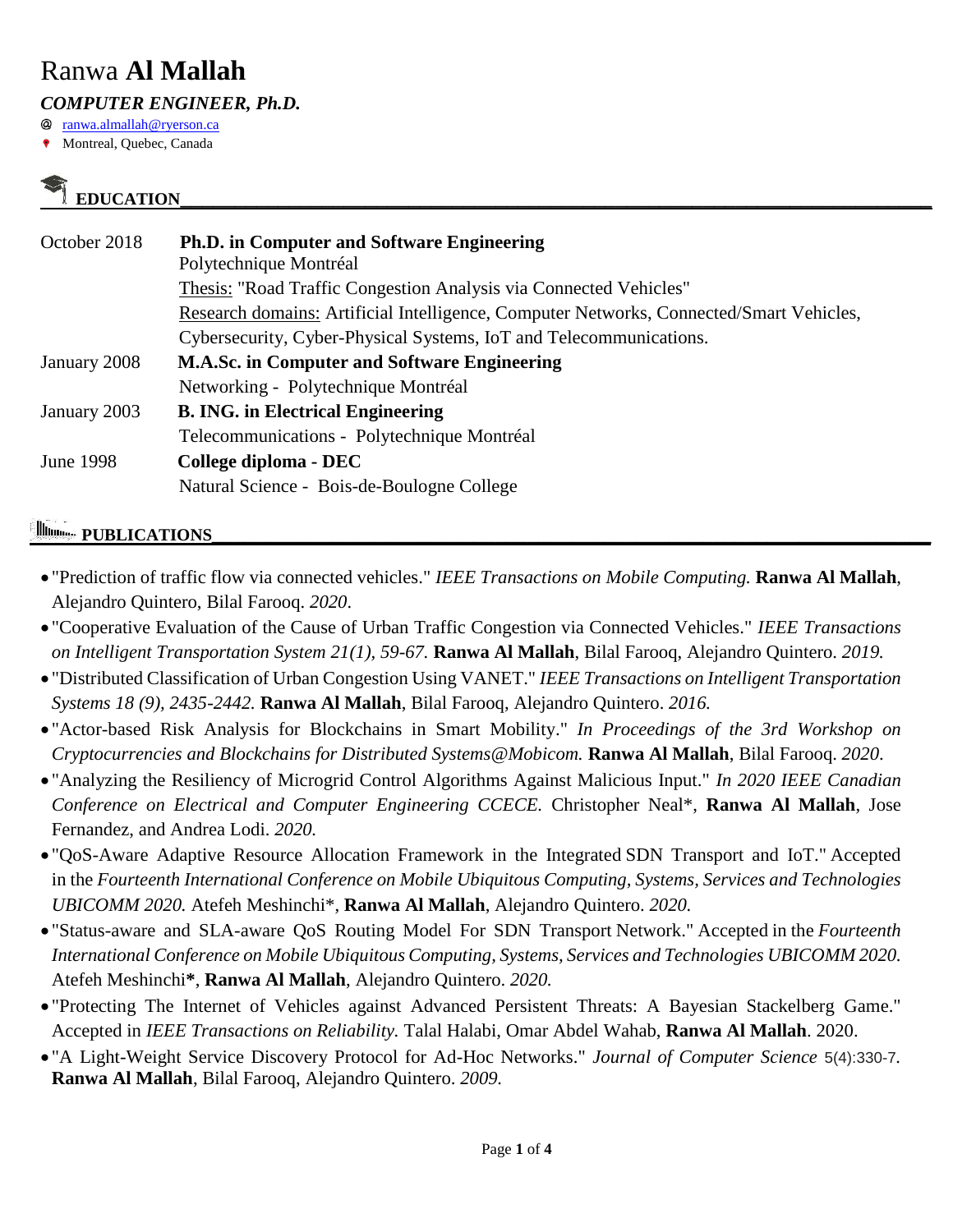- "Untargeted Poisoning Attack Detection via Blockchain in Federated Learning."*Under-review in IEEE Symposium on Security &Privacy.* **Ranwa Al Mallah**, David Lopez, Bilal Farooq.
- "A Minimax Game for Resilient-by-design Adaptive Traffic Control Systems."*Under-review in IEEE Transactions on Dependable and Secure Computing.* **Ranwa Al Mallah**, Talal Halabi, Bilal Farooq.
- "Cyber-Security Risk Assessment Framework for Blockchains in Smart Mobility."*Under-review in Digital Communications and Networks.* **Ranwa Al Mallah**, David Lopez, Bilal Farooq.
- "Reinforcement Learning Agent-based to attack on Adaptive Traffic Control Systems." *Writing in progress.* Antonio Dominguez\*, José M. Fernandez, **Ranwa Al-Mallah**, Cristina Alcaraz, and Nicolas Saunier.
- "Complete cryptographic SAT: Security in the Air using Tesla." *Writing in progress.* Mikaëla Ngamboé, Paul Berthier, **Ranwa Al Mallah**, José M. Fernandez, Jean-Marc Robert.
- "Ontology development method for a security expert system: ATOM." *Writing in progress.* Simon Malenfant-Corriveau, Mikaëla Ngamboé, **Ranwa Al-Mallah**, Michel Gagnon, José Fernandez.

#### **Note: \* Supervised Students**

Google Scholar <https://scholar.google.ca/citations?user=6aIe1BEAAAAJ&hl=fr&oi=ao> ORCID iD:<https://orcid.org/0000-0003-3703-9729> <https://www.linkedin.com/in/ranwa-al-mallah-b-ing-m-sc-a-ph-d-42112791/>

#### ${\large\bf SUPERVISION}$

I co-supervised students on high-impact research projects with several Canadian universities, such as Polytechnique Montreal, Montreal University, and Ryerson University.

- Christopher Neal, Ph.D. candidate Cybersecurity of Cyber-physical Systems, Energy.
- Antonio Dominguez, Master candidate Cybersecurity of intelligent transportation systems.
- Mehdi Meshkani, Ph.D. candidate Cybersecurity in shared mobility control algorithms.
- Godwin Badu-Marfo, Ph.D. candidate Poisoning attacks on federated learning, behavioral defenses.
- Atefeh Meshinchi, M.A.Sc. Software Defined Networking and Internet of Things.

## **PROFESSIONAL EXPERIENCE**

**LiTrans – Laboratory of Innovations in Transportation January 2020 - Present Ryerson University – Toronto, Ontario Post Doctoral Research Fellow** 

- Research and development of cybersecurity layers in the existing blockchain framework for smart cities that is currently under development in the lab. Especially focusing on the attack and defence strategies, quantumresistance, security-by-design, and privacy-by-design.
- Publication/presentation of research in top-tier journals and conferences and co-training of graduate students.

## **Blockchain Technology Review Committee (BTRC) Consultation Program August 2020 - Present meshMD Inc. – Toronto, Ontario**

#### **Consultant**

 meshMD is a company that offers technology in the pharmaceutical industry. They plan to use blockchain to create a specific portal which will allow for the enrolment into a specialty care program for each of the viable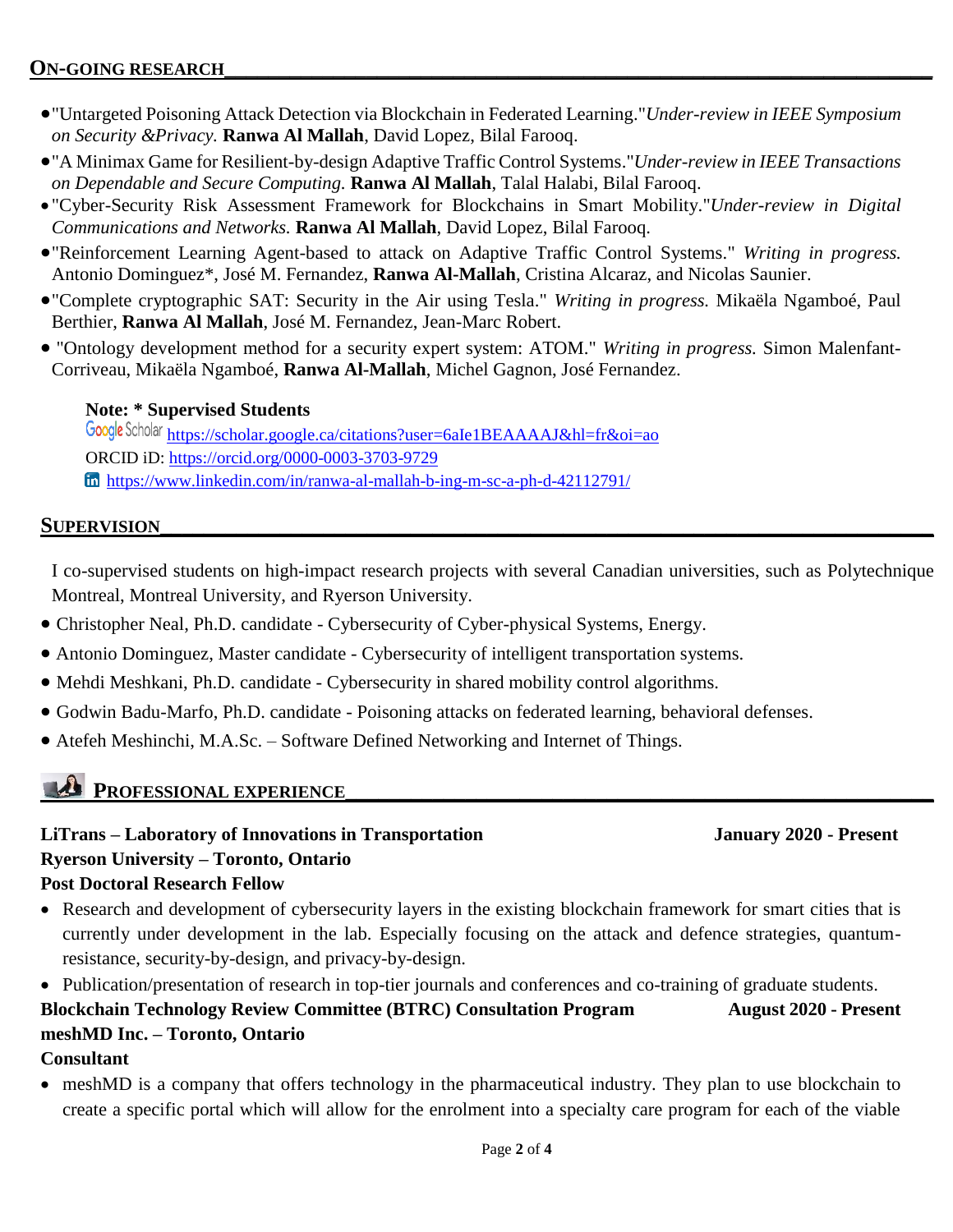hepatitis C therapies on the market. We help them solve technical issues related to blockchain for streamlining reimbursement navigation and prescribing. We have the following objectives:

- o Identify the appropriate blockchain network specific for addressing the associated privacy, security, management, and scalability challenges.
- o Propose the appropriate roadmap and architecture for blockchain development according to the requirements.

## **SecSI Security Lab, Laboratoire de Sécurité des systèmes informatiques August 2018 - January 2020 Polytechnique Montréal – Montréal, Québec**

#### **Research Assistant**

- Research on the safety and security of cyber-physical systems, road traffic control systems, micro-grids and air traffic control. Attacks on CPS systems with reinforcement learning and defenses with game theory.
- Participation in the training of students of Professor José Fernandez.
- Leading internal discussion sessions and reading groups.
- Organising a series of seminars in which students formally present their own research results.
- Train students in technical and scientific synthesis and presentation techniques.
- Organisation of presentations to industry partners where students develop skills they will need in their professional careers, aiming more public-specific presentations.

#### **GENINOV Group Inc. October 2008 - December 2013**

#### **R&D Engineer**

- Managing projects in partnership with a security firm Palo Alto Perimeter Security Systems Firewalls, under the Network and Information Systems Security Division.
- Intervene in the design, deployment, installation and commissioning of edge security systems of corporate networks.
- Structuring, and managing the progress of the consulting firm's bid to requests for proposals for telecommunication and computer projects.
- Manager for the project of interconnection of the offices of the General Administration of Customs (AGD) of the Republic of Haiti to the application server SYNODIAWORLD in operation phase using the platform of iDirect via satellite links SCPC, microwaves and fiber optics.
- Preparation and presentation of a training program regarding the maintenance and support of a Network Operating Center (NOC) and targeting computer and electrical engineers.
- Development of an application to determine the Line of Sight (LOS) of a wireless path from 3D digital maps.
- Integration of applications into a module of the 3G-4G network planning platform.
- Support and guide the work of the Working Group on Fixed and Mobile Number Portability established by the National Telecommunications Council (CONATEL) in Haiti.

#### **Voysis IP Solutions** September **2003** - September **2005**

#### **Sales Engineer**

- Writing submissions for the upgrade phone systems.
- Formulation of an Option 1 with the MSW software (Mitel Sales WorkBench) for the deployment of a telephony solution in a hotel.
- Formulated a structured sales strategy, Business Solution Engineering, with Visio's Process Planning platform.

## **TEACHING EXPERIENCE\_\_\_\_\_\_\_\_\_\_\_\_\_\_\_\_\_\_\_\_\_\_\_\_\_\_\_\_\_\_\_\_\_\_\_\_\_\_\_\_\_\_\_\_\_\_\_\_\_\_\_\_\_\_\_\_\_\_\_\_**

#### **Course and lab instructor - Polytechnique Montréal December 2016 - Present**